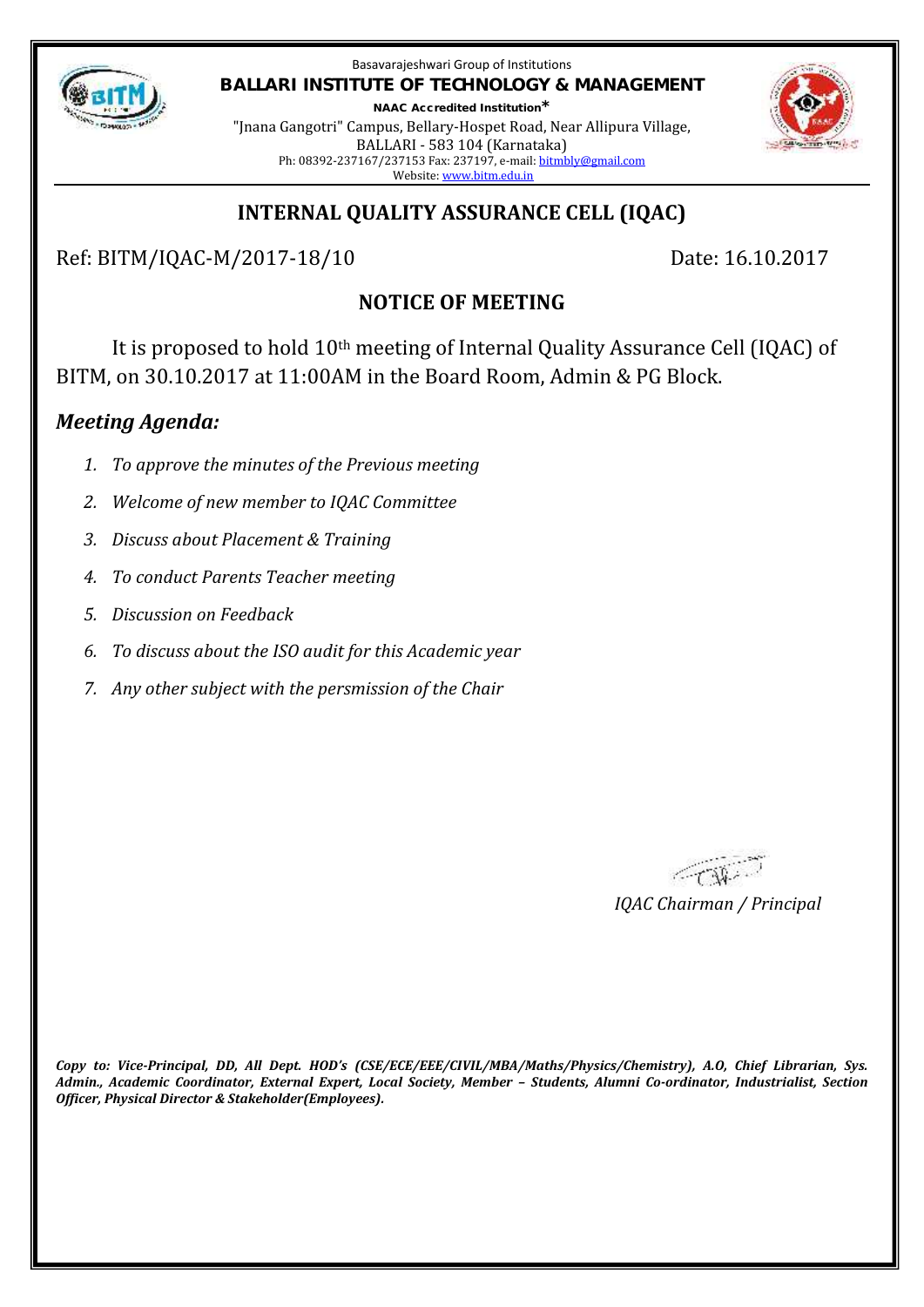

#### Basavarajeshwari Group of Institutions **BALLARI INSTITUTE OF TECHNOLOGY & MANAGEMENT NAAC Accredited Institution\*** "Jnana Gangotri" Campus, Bellary-Hospet Road, Near Allipura Village, BALLARI - 583 104 (Karnataka)



Ph: 08392-237167/237153 Fax: 237197, e-mail: bitmbly@gmail.com

Website: www.bitm.edu.in

#### **Proceedings of the 10th Internal Quality Assurance Cell(IQAC) committee meeting held on 30.10.2017 at 11:00AM in the Board Room, Admin & PG Block, @ BITM – Ballari**

## **Members Present:**

| S.No             | Name                                                   | Designation             |
|------------------|--------------------------------------------------------|-------------------------|
| 1                | Dr. V. C. Patil - Principal                            | Chairman                |
| $\overline{2}$   | Prof. Prithviraj. Y. J - Deputy Director               | <b>Managing Trustee</b> |
| 3                | Dr. R. N. Kulkarni - HOD-CSE                           | Member                  |
| 4                | Dr. U. Eranna - HOD-ECE                                | Member                  |
| 5                | Dr. B. S. Khened - HOD-EEE                             | Member                  |
| 6                | Dr. Yadavalli Basavaraj - HOD-ME                       | Member                  |
| 7                | Dr. T. Machappa - HOD-Physics                          | Member                  |
| 8                | Dr. Suresh - HOD-Chemistry                             | Member                  |
| 9                | Dr. H. Mahabaleswara - HOD-Civil                       | Member                  |
| 10               | Dr. G. P. Dinesh - DEAN - MBA                          | Member                  |
| 11               | Mr. P. Amareshayya - Administrative Officer            | Member                  |
| 12               | Mr. Jaffar Basha - Chief Librarian                     | Member                  |
| 13               | Prof. Phani Ram Prasad - Academic Co-ordinator         | Member                  |
| 14               | Dr. S. Jayanna - External Expert                       | Member                  |
| 15               | Prof. K. H. Harikumar - Member                         | <b>Local Society</b>    |
| 16               | Mr. Nagesh - Industrialist                             | Member                  |
| 17               | Mr. L. Raghunath - Section Officer                     | Member                  |
| 18               | Mr. Ashok Bhupal - Physical Director                   | Member                  |
| 19               | Mr. Badrinath Deshpande - Stakeholder                  | Member                  |
| 20               | Mr. Mallikarjuna A - Co-ordinator                      | Alumni                  |
| 21               | Ms. Harika - Student                                   | Member                  |
| 22               | Mr. Tanveer Ahmed - Student                            | Member                  |
| 23               | Dr. N. Gururaj - Coordinator                           | <b>Member Secretary</b> |
| Leave of Absence |                                                        |                         |
| 1                | Dr. K. S. R. Sridhar - Vice-Principal, HOD-Mathematics | Member                  |
| $\overline{2}$   | Mr. Anand Krishna Murthy - System Admin.               | Member                  |

Following discussion were made in the meeting:

## *1. To approve the minutes of the previous meeting*

Members unanimously approved minutes of the previous meetings.

## *2. Welcome of new member to IQAC Committee*

Chairperson has welcomed the new member Dr. S. Jayanna, external expert for the IQAC meeting and introduced to all the members of the committee

## *3. Discuss about Placement & Training*

Chairperson given the statistics of number of training conducted by differenct companies to the final year students to make the students to clear written test and interview in placements

Prof. Prithviraj Y. J. Chief Placement officer informed to the members about the placement activities, number of students placed in different companies.

### *4. To conduct Parents Teacher meeting*